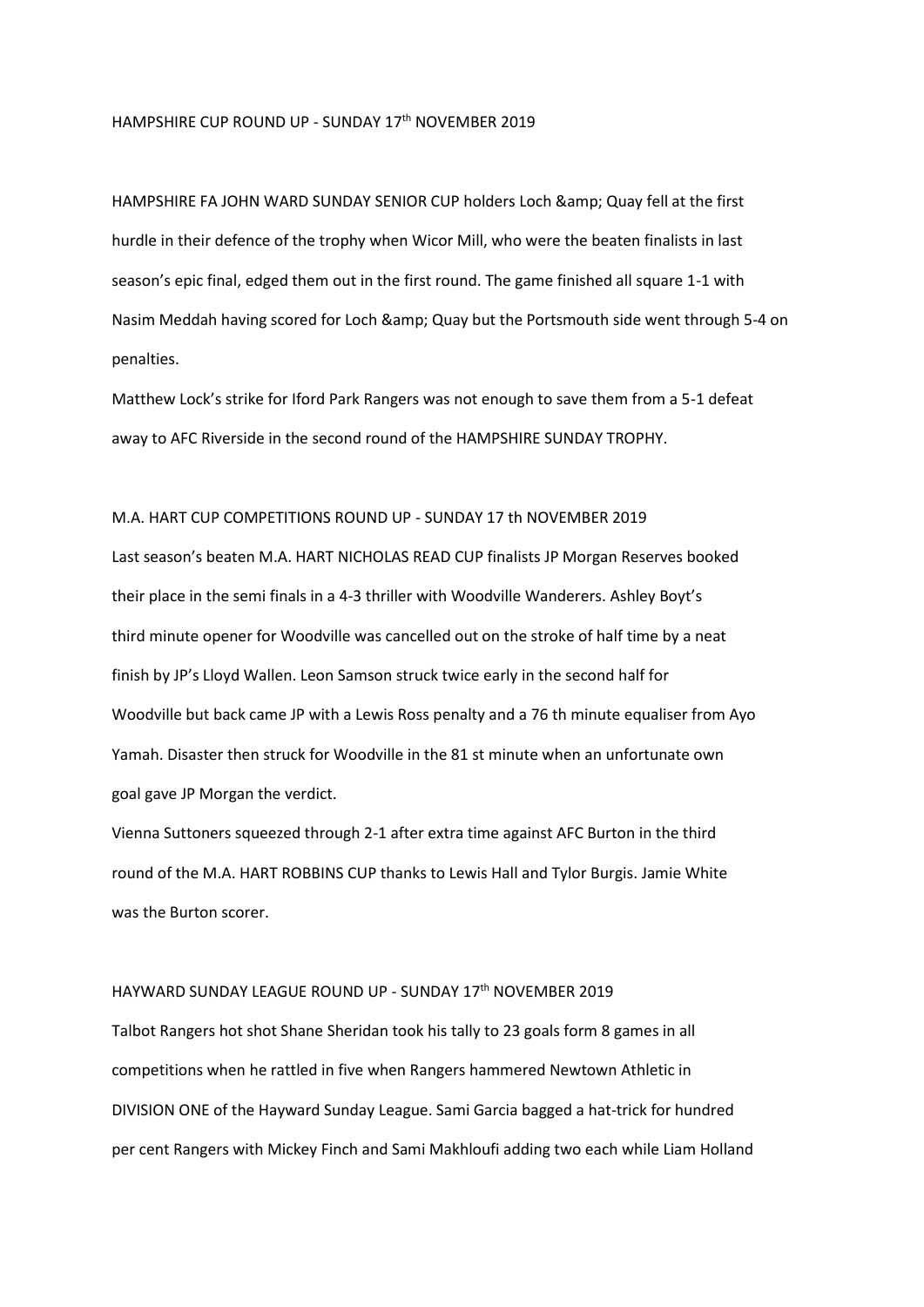and Ian Male provided some consolation for Newtown.

AFC Branksome remain two points clear at the top of DIVISION TWO after their 3-1 success against Bournemouth Sports Mercury courtesy of Harry Blebta and a couple of goals from Sam Holland. Simon Wiltshire was the Mercury marksman.

Ben Collie scored both goals to give nearest rivals AFC East Christchurch the edge 2-1 against NMO who replied through Jake Fields.

Adam Dawes struck twice in Shoulder of Mutton's 4-0 victory over Tower Park with Tim Somerfield and Jamie Lilley adding one each while JP Morgan move into the top four after subduing Bearwood Broncos 3-1 thanks to Luke Brown, Alan Bermejo, and an own goal. Jordan Whittle was the Broncos scorer.

DIVISION THREE leaders Portchester and third placed Poole Borough Rovers threw caution to the wind in a goal bonanza with Ports emerging 9-5 winners. Stu Marshall nabbed four, Alex Hawey notched a hat-trick while Kingsley White gadded the other two. Solly Dyson and Curtis Harrison bagged two each for Borough with Tony O'Callaghan also on target. John Bastable's brace proved decisive when second placed Vienna Suttoners Reserves shaded it 4-3 against tailenders Rushmere. Sam Purdy and Luke Scrimshaw were the other Suttoners scorers with Rushmere replying through Steve Grogan, Thomas Hull, and Phil Nicolaou.

In the other Division Three game Poole Wanderers were 3-1 up through Josh Walter and a couple of goals from Joe Wood but AFC Fiveways came back to salvage a 3-3 draw with goals from Ian Marshall (2) and George Reilly.

Upton Sociedad hold second place in DIVISION FOUR on goal difference after Jack Kingham and Sam Smithard clinched a narrow 2-1 win over Kirkfield United who replied through Marcos Rodriguez.

Third placed Scott V were 3-1 winners against Grange Athletic thanks to Matty Chapman-Burnett, Matthew Cooke, and Thomas Beaumont. Josh Smith was the Grange scorer. Boscombe Celtic took a heavy 7-0 tumble when Parkstone let rip with Jack Bennett, Jamie